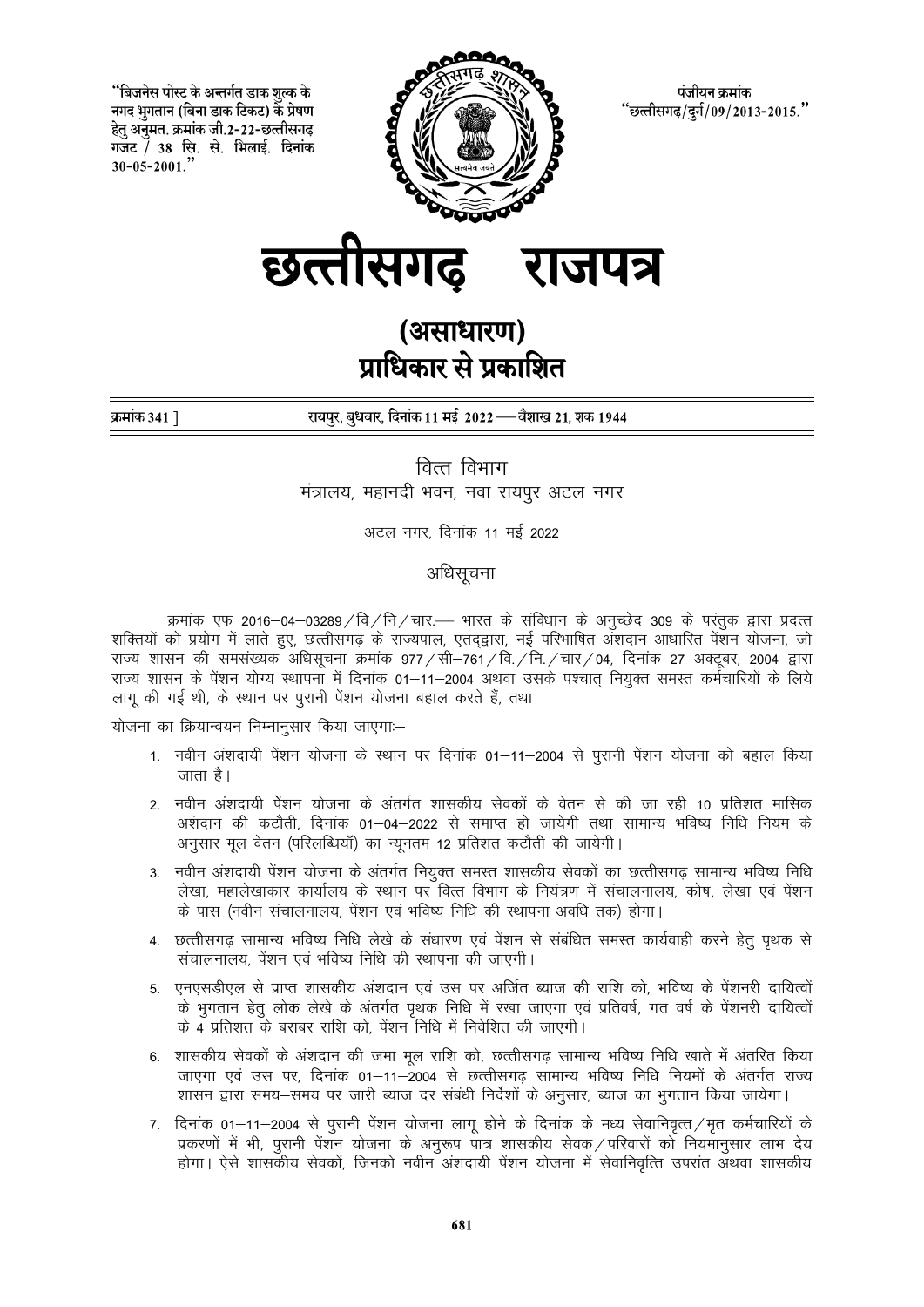सेवक के मृत्यू के प्रकरणों में उनके परिवार को सेवानिवृत्ति लाभ प्राप्त हो चुके है, ऐसे प्रकरणों में पूरानी पेशन योजना के अनुरूप लाभ का निर्धारण करने संबंधी दिशा—निर्देश पृथक से जारी किये जाएंगे ।

- 8. योजना के अर्न्तगत लेखा संधारण. विनियमन एवं प्रक्रिया के संबंध में विस्तत दिशा—निर्देश पथक से जारी किए जाएंगे ।
- 9. नवीन अंशदायी पेंशन योजना के स्थान पर पुरानी पेंशन योजना बहाली संबंधी समस्त कार्यों का निष्पादन एवं अन्य अनुषांगिक कार्यवाही, वित्त विभाग द्वारा की जाएगी ।

छत्तीसगढ के राज्यपाल के नाम से तथा आदेशानुसार, **अतीश पाडेय**, संयुक्त सचिव.

Atal Nagar, the 11th May 2022

## **NOTIFICATION**

No.F-2016-04-03289.⸺ In exercise of the powers conferred by the proviso to Article 309 of the Constitution of India, the Governor of Chhattisgarh, hereby, reinstates old pension scheme in place of a newly defined contribution based pension scheme which was implemented for all the employees appointed in the pensionable establishment of the State Government on or after 1-11-2004, State Government's vide Notification No. 977/C-761/F/R/04, dated 27th October, 2004, and

The scheme will be implemented as follows:-

- 1. In place of New Contributory Pension Scheme, Old Pension Scheme is reinstated again with effect from 01-11-2004.
- 2. The 10% deduction for monthly contribution from the salary of government servants under the New Contributory Pension Scheme will be abolished from 01-04-2022 and a minimum of 12 percent of the basic salary (emoluments) will be deducted as per the General Provident Fund rule.
- 3. Chhattisgarh General Provident Fund Accounts of all government servants appointed under the new Contributory Pension Scheme will be with the Directorate, Treasury, Accounts and Pensions under the control of the Finance Department instead of the Accountant General's office (up to the time of establishment of the new Directorate of Pension and Provident Fund).
- 4. A separate Directorate, Pension and Provident Fund will be established for maintenance of the Chhattisgarh General Provident Fund Accounts and all works related to Pension.
- 5. The amount of government contribution received from NSDL and interest earned on it will be kept in a separate fund under the Public Account, in future for the payment of pensionary liabilities and an amount equal to 4 percent of the pensionary liabilities of the previous year will be invested in the pension fund every year.
- 6. The principal amount of government servant's contribution will be transferred to Chhattisgarh General Provident Fund and interest will be paid from 01-11-2004 as per instructions issued by the State Government from time to time regarding the rate of interest under the Chhattisgarh General Provident Fund Rules.
- 7. In case of employees who are retired/dead in between the date of implementation of old pension scheme and 01-11-2004, benefits will be payable as per rules to the eligible government servants / families according to the old pension scheme. For such government servants, who have received retirement benefits after retirement in the new Contributory Pension Scheme or in case of death of a government servant to their families, then guidelines will be issued separately to determine the benefit according to the old pension scheme.